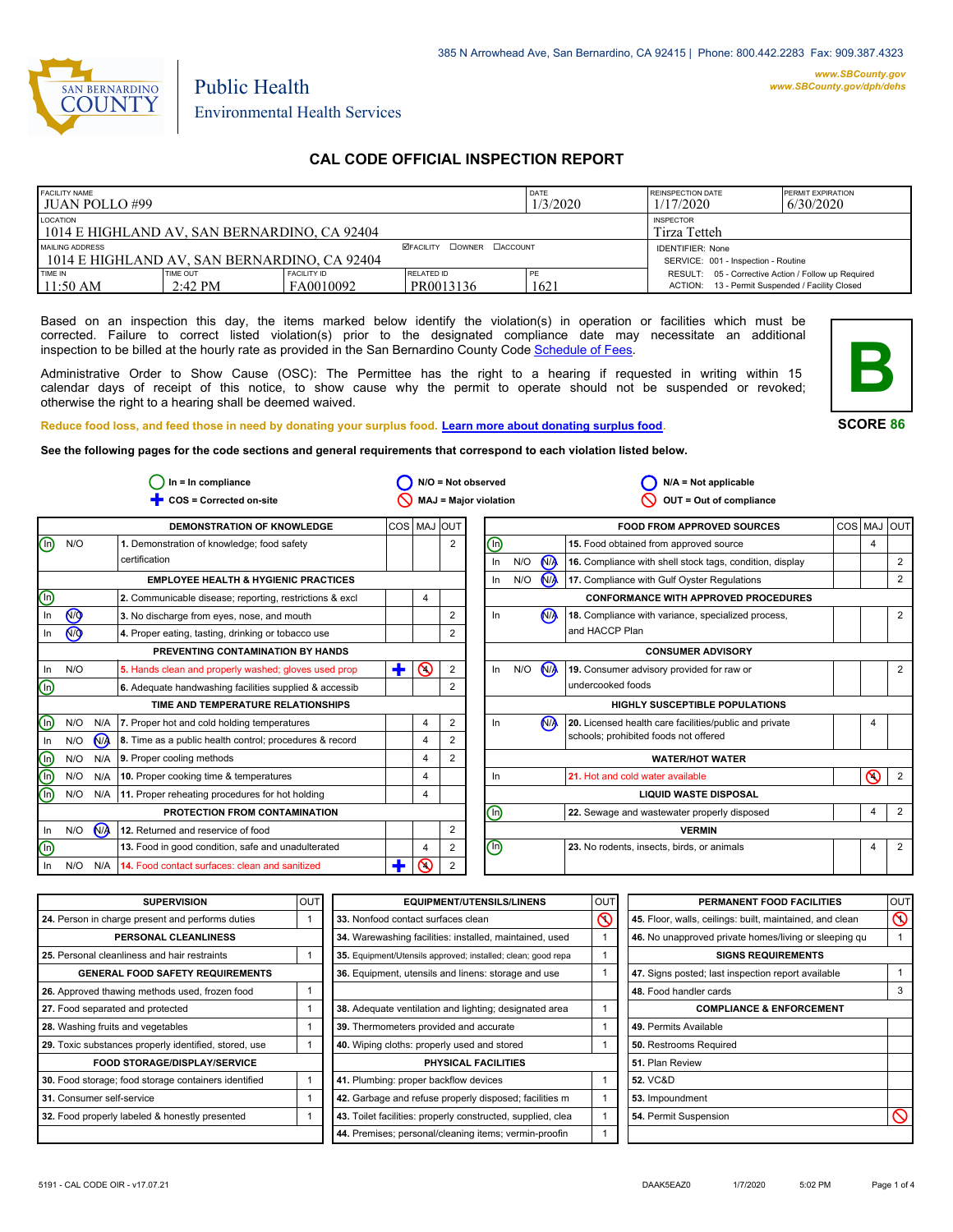

**4**

**POINTS 4**

Environmental Health Services

Public Health

### **CAL CODE OFFICIAL INSPECTION REPORT**

| <b>FACILITY NAME</b><br><b>JUAN POLLO#99</b>             | DATE<br>1/3/2020          |  |  |  |  |  |
|----------------------------------------------------------|---------------------------|--|--|--|--|--|
| LOCATION<br>1014 E HIGHLAND AV, SAN BERNARDINO, CA 92404 | INSPECTOR<br>Tirza Tetteh |  |  |  |  |  |
|                                                          |                           |  |  |  |  |  |
| <b>54. PERMIT SUSPENSION</b>                             |                           |  |  |  |  |  |
|                                                          |                           |  |  |  |  |  |

| <b>POINTS</b> | Compliance date not specified | Inspector Comments: Permit is suspended and facility is closed due to lack of hot water. |  |  |  |
|---------------|-------------------------------|------------------------------------------------------------------------------------------|--|--|--|
|               | <b>Not In Compliance</b>      |                                                                                          |  |  |  |
|               | Violation Reference - HSC -   | Notice of closure is posted at this time.                                                |  |  |  |
|               | 114409.114405                 |                                                                                          |  |  |  |
|               |                               | Supervisorial review shall be conducted prior to follow-up inspection for reopening.     |  |  |  |

**Violation Description:** If an imminent health hazard is found, an enforcement officer may temporarily suspend the permit and order the food facility immediately closed. (114409, 114405)

#### **5. HANDS CLEAN AND PROPERLY WASHED; GLOVES USED PROPERLY** ê**! MAJOR** ê**!**

**Compliance date not specified Complied on 1/3/2020 Violation Reference - POINTS Inspector Comments:** Observed employee wash hands in water measured at 93.8 F at handwashing sink near front counter. Corrected: Employee washed hands at rear handwashing sink.

Ensure that employees wash their hands with soap and warm water at 100F.

**Violation Description:** Employees are required to wash their hands: before beginning work; before handling food / equipment / utensils; as often as necessary, during food preparation, to remove soil and contamination; when switching from working with raw to ready to eat foods, after touching body parts; after using toilet room; or any time when contamination may occur. Gloves shall be worn if an employee has cuts, wounds, fake nails, nail polish, and/or rashes. Gloves are to be used for no more than one task. Employees are not to wrap or package leftover food using bare hands or unclean utensils. Hand sanitizers may be used after proper hand washing. Employees handling food must have fingernails that are trimmed, cleanable, and smooth. (113952, 113953.3, 113953.4, 113961, 113968, 113973 (b-f))

**More Information: <http://www.sbcounty.gov/uploads/dph/dehs/Depts/EnvironmentalHealth/EHSDocuments/HandwashingDoneRight.pdf>**

### **14. FOOD CONTACT SURFACES: CLEAN AND SANITIZED** ê**! MAJOR** ê**!**

**Compliance date not specified Complied on 1/3/2020 Violation Reference - HSC - 113984(e), 114097, 114099 Inspector Comments:** 1.Observed sanitizer bucket stored underneath large preparation table with 0ppm chlorine sanitizer. Corrected: Operator removed sanitizer bucket and dumped water out.

Ensure chlorine sanitizer is at 100ppm when using to sanitize food contact surfaces.

2. Observed black mold-like build up appearance on deflector inside ice machine.

Corrected: Operator discontinued use of ice from ice machine and cleaned and sanitized.

Ensure all food-contact surfaces of utensils and equipment are clean and sanitized.

**Violation Description:** All food contact surfaces of utensils and equipment shall be clean and sanitized. (113984(e), 114097, 114099.1, 114099.4, 114099.6, 114101 (b-d), 114105, 114109, 114111, 114113, 114115 (a, b, d), 114117, 114125(b), 114135, 114141)

**More Information: <http://www.sbcounty.gov/uploads/dph/dehs/Depts/EnvironmentalHealth/FormsPublications/TowelSanitizingSolution.pdf>**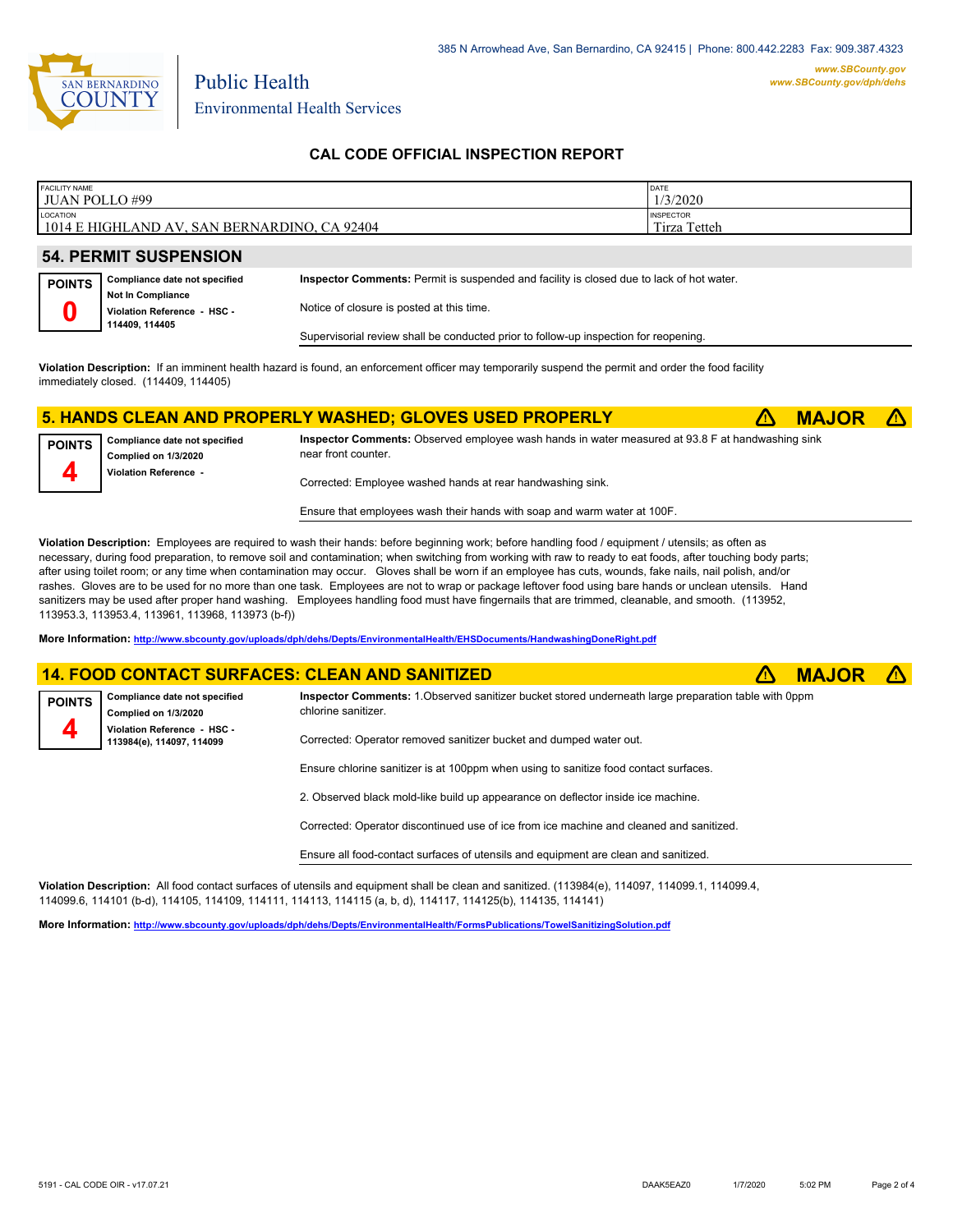

Environmental Health Services

Public Health

## **CAL CODE OFFICIAL INSPECTION REPORT**

| <b>FACILITY NAME</b><br><b>JUAN POLLO#99</b>                                                                                                         |                                  | DATE<br>1/3/2020 |  |              |  |
|------------------------------------------------------------------------------------------------------------------------------------------------------|----------------------------------|------------------|--|--------------|--|
| LOCATION<br>1014 E HIGHLAND AV, SAN BERNARDINO, CA 92404                                                                                             | <b>INSPECTOR</b><br>Tirza Tetteh |                  |  |              |  |
| <b>21. HOT AND COLD WATER AVAILABLE</b>                                                                                                              |                                  |                  |  | <b>MAJOR</b> |  |
| Inspector Comments: Observed no hot water at all sinks. Operator stated hot water was working this<br>Compliance date not specified<br><b>DOINTS</b> |                                  |                  |  |              |  |

| <b>FUINIJ</b> |                             |                                                          |  |
|---------------|-----------------------------|----------------------------------------------------------|--|
|               | Not In Compliance           | morning. Observed piping near hot water to be in repair. |  |
|               | Violation Reference - HSC - | Measured temperatures at sinks as follows:               |  |
|               | 113953(c), 114099.2(b)      | - front handwash sink 93.8F                              |  |
|               |                             | - rear handwash sink 91F                                 |  |
|               |                             | - vegetable preparation sink 90F                         |  |
|               |                             | - chicken preparation sink 89.4F                         |  |
|               |                             | - mop sink 88F                                           |  |
|               |                             | - 3-compartment sink 87.5F                               |  |
|               |                             | - employee restroom handwash sink 89F                    |  |
|               |                             | - customer restroom sink 80F                             |  |

Ensure potable hot water is at 120F at prep and mop sink and 100F at 3-compartment and all handwash sinks.

Permit is suspended and facility is closed due to lack of hot water. See violation #54.

**Violation Description:** An adequate, protected, pressurized, potable supply of hot water and cold water shall be provided at all times. (113953(c), 114099.2(b) 114101(a), 114189, 114192, 114192.1, 114195)

#### **33. NONFOOD-CONTACT SURFACES CLEAN**

| <b>POINTS</b> | Compliance date not specified                           | <b>Inspector Comments:</b> Observed dust build-up on fan quards in walk-in refrigerator. |
|---------------|---------------------------------------------------------|------------------------------------------------------------------------------------------|
|               | <b>Not In Compliance</b><br>Violation Reference - HSC - | Ensure fan guards of walk-in cooler are cleaned and maintained.                          |
|               | 114115 (c)                                              |                                                                                          |

**Violation Description:** All nonfood contact surfaces of utensils and equipment shall be clean. (114115 (c))

#### **45. FLOORS, WALLS AND CEILINGS: BUILT, MAINTAINED, AND CLEAN**

**Compliance date not specified Not In Compliance Violation Reference - HSC - 114143 (d), 114266 Inspector Comments:** 1. Observed large hole in wall adjacent to employee restroom door. 2. Observed large opening in wall behind water heater. Operator stated pipes in wall were in process of being repaired for the month prior to inspection.

Ensure to seal all gaps/holes/cracks on walls to prevent vermin harboring.

**Violation Description:** The walls / ceilings shall have durable, smooth, nonabsorbent, and washable surfaces. All floor surfaces, other than the customer service areas, shall be approved, smooth, durable and made of nonabsorbent material that is easily cleanable. Approved base coving shall be provided in all areas, except customer service areas and where food is stored in original unopened containers. Food facilities shall be fully enclosed. All food facilities shall be kept clean and in good repair. (114143 (d), 114257, 114266, 114268, 114268.1, 114271, 114272) Cleaning must be an approved dustless method. (114268.1) Mats and duckboards, if used, must be removable and easily cleanable. (114272) Open-air barbecues or wood-burning ovens floor surfaces must extend a minimum of five feet and be impervious or easily cleanable. (114143(d))

#### **IMPORTANT: Risk Based Inspection Frequency**

Food facilities that pose a higher risk level for causing foodborne illness will be subject to an additional inspection, to be billed at the hourly rate as provided in the San Bernardino County Code S[chedule of Fees. Facilitie](http://www.amlegal.com/nxt/gateway.dll/California/sanbernardinocounty_ca/title1governmentandadministration/division6countyfees/chapter2scheduleoffees?f=templates$fn=default.htm$3.0$vid=amlegal:sanbernardinocounty_ca$anc=JD_16.0213B)s that received one or more of the following will be elevated to a high risk tier:

- A score letter of "C" or lower on one of the last two graded inspections,
- A score letter of "B" on two of the last three graded inspections,
- Repeated "four (4) point violation Risk Factor" (critical violation codes 1-23) on the last two inspections, or
- · Four (4) or more critical violations (codes 1-23) noted during an inspection, or
- A permit suspension (closure) on your last graded inspection.

#### **Overall Inspection Comments**

**POINTS 1**